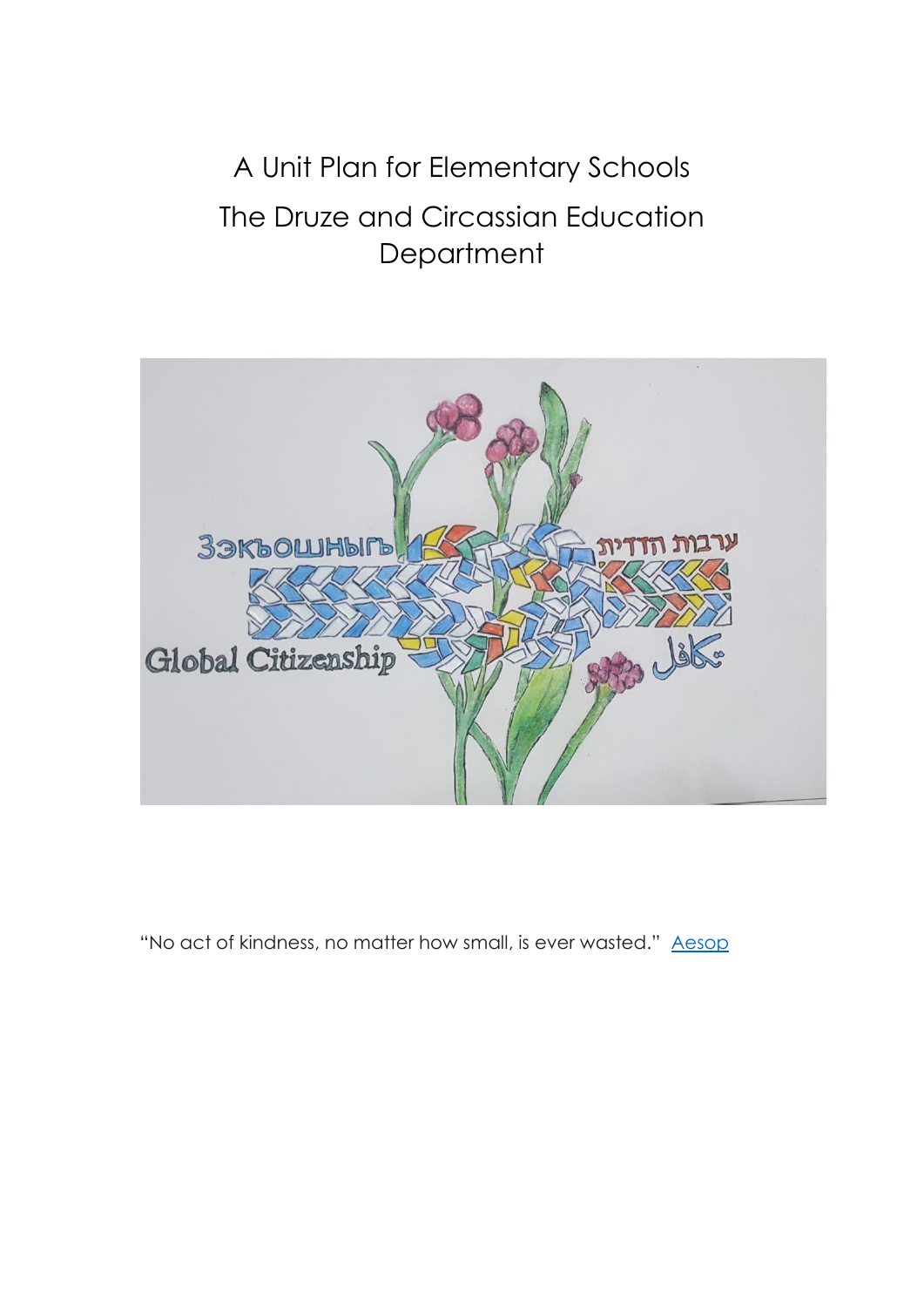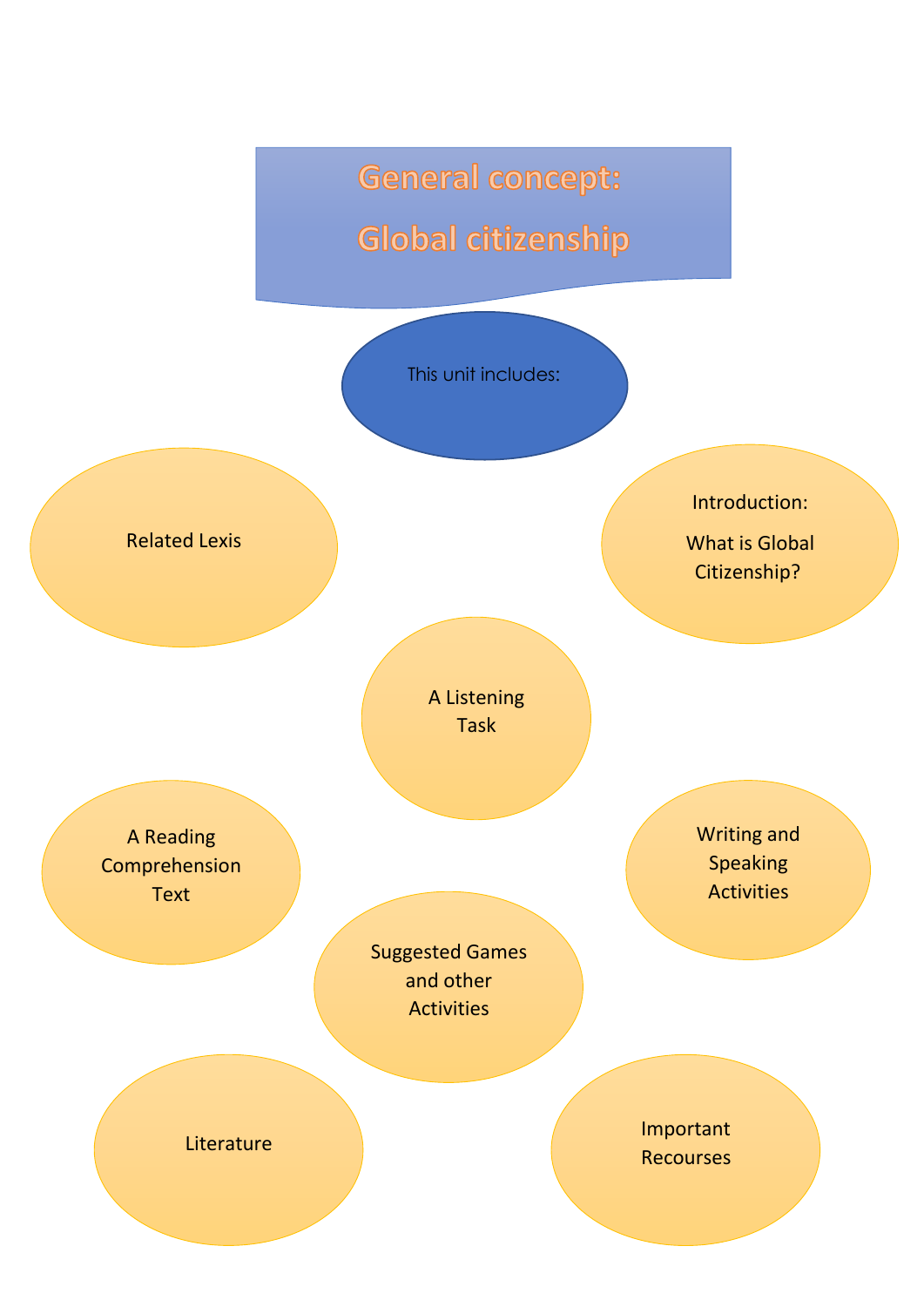| Friend           | Feel      | Help         | Important      | Interesting      |
|------------------|-----------|--------------|----------------|------------------|
| Kid              | Like      | Lots of love | I'm  years old | People           |
| The same         | Special   | Smile        | <b>Thanks</b>  | World            |
| <b>Beautiful</b> | Take care | <b>Fine</b>  | Good           | <b>Different</b> |
| Mean             | Great     | Smile        | Wonderful      | Friend           |

**Related vocabulary** 

### **Expansion**

| Connected | thinking | acting       | global     | citizen |
|-----------|----------|--------------|------------|---------|
| Respect   | peace    | Human rights | local      | engage  |
| Community | media    | respect      | Each other |         |

# **Suggested activities**

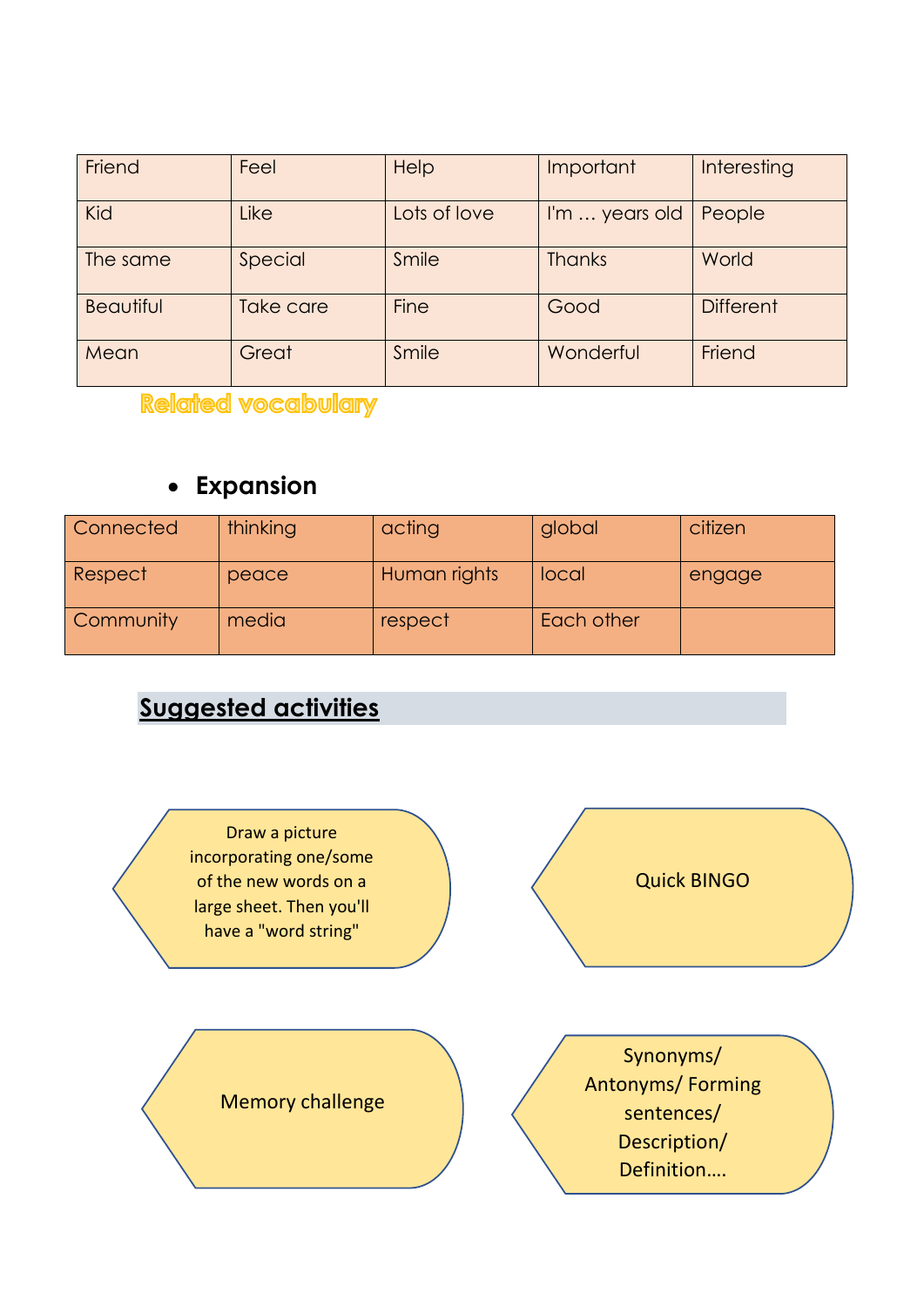### **Part 1: What is Global Citizenship?**

A **global citizen** is someone who's aware of and understands the wider world - and their place in it. They take an active role in their **community**, and **work with others to make our planet more equal, fair and sustainable**.

**Global citizenship** is all about encouraging young people to develop the knowledge, skills and values they need to engage with the world. And it's about the belief that we can all make a difference. [OXFAM](https://www.oxfam.org.uk/education/who-we-are/what-is-global-citizenship)

# **1.1 Group discussion**

\* What does it mean to be a good citizen? In what ways are you a good citizen? Give some examples of things you've done that show good citizenship. What things could you do to be a better citizen?

\* Do you know people in your life who you think are good citizens? What things do they do that make you see them that way?

\* Several young people said they feel it is their responsibility to get involved in the affairs of their community. Do you agree? Why, or why not?

# **1.2 What does it mean to be a Global citizen?**

Watch the following [video](https://www.youtube.com/watch?v=SpIgpdy9rjU) and have a discussion by answering some of the following questions

What languages do the kids speak?

…………………………………………………………………………………………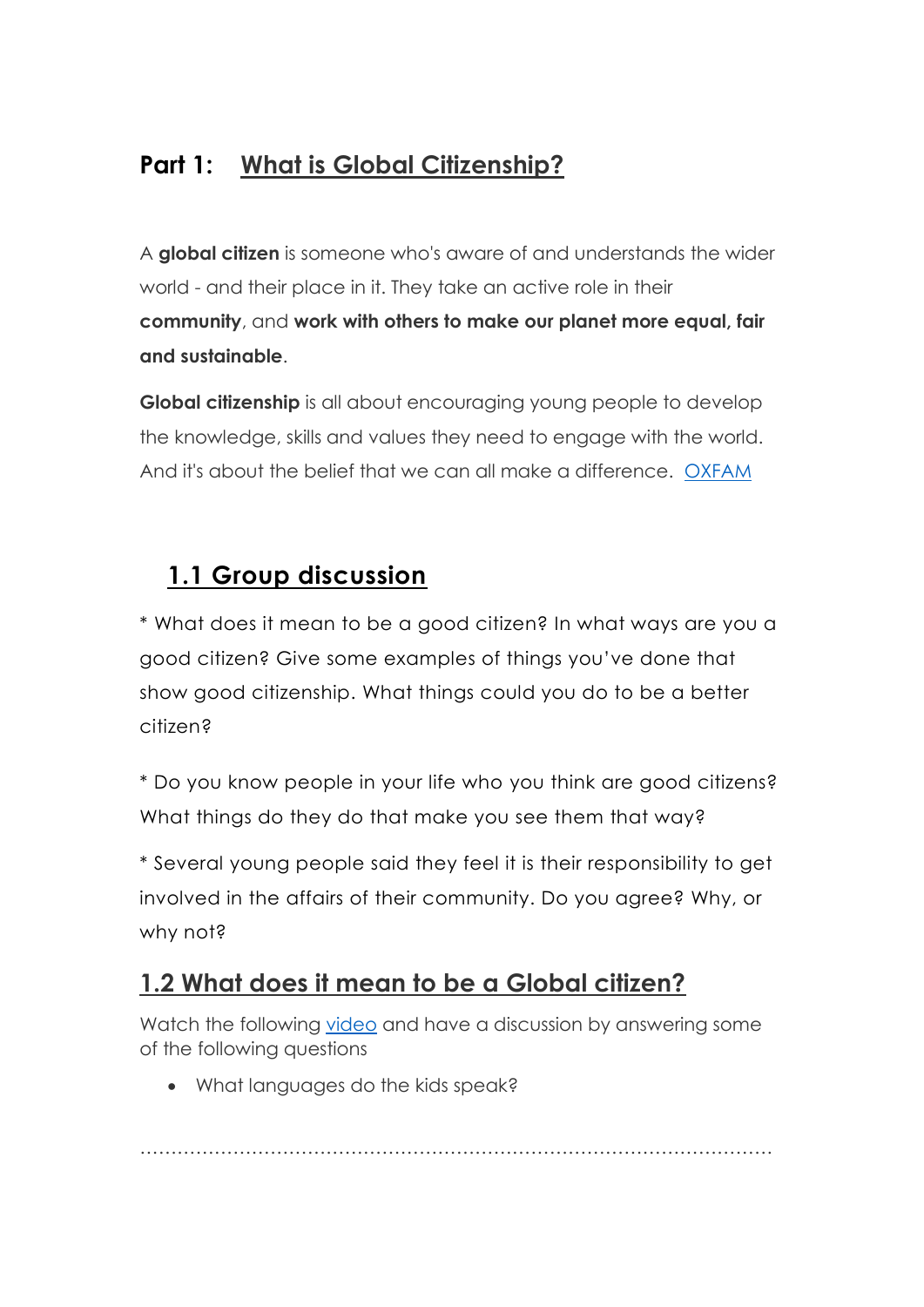What countries are mentioned?

| What do the kids ask for? List ONE thing!                                                                                                                                                          |
|----------------------------------------------------------------------------------------------------------------------------------------------------------------------------------------------------|
| <b>Complete the sentence</b>                                                                                                                                                                       |
| affect  on the other  of the                                                                                                                                                                       |
| What does a global citizen do? Write ONE thing                                                                                                                                                     |
| What is the main message of this video?                                                                                                                                                            |
| <b>Group Work:</b> in groups discuss the following question and then<br>write your suggestions and present them to your classmates.<br>How, in your opinion, can we make the world a better place? |
|                                                                                                                                                                                                    |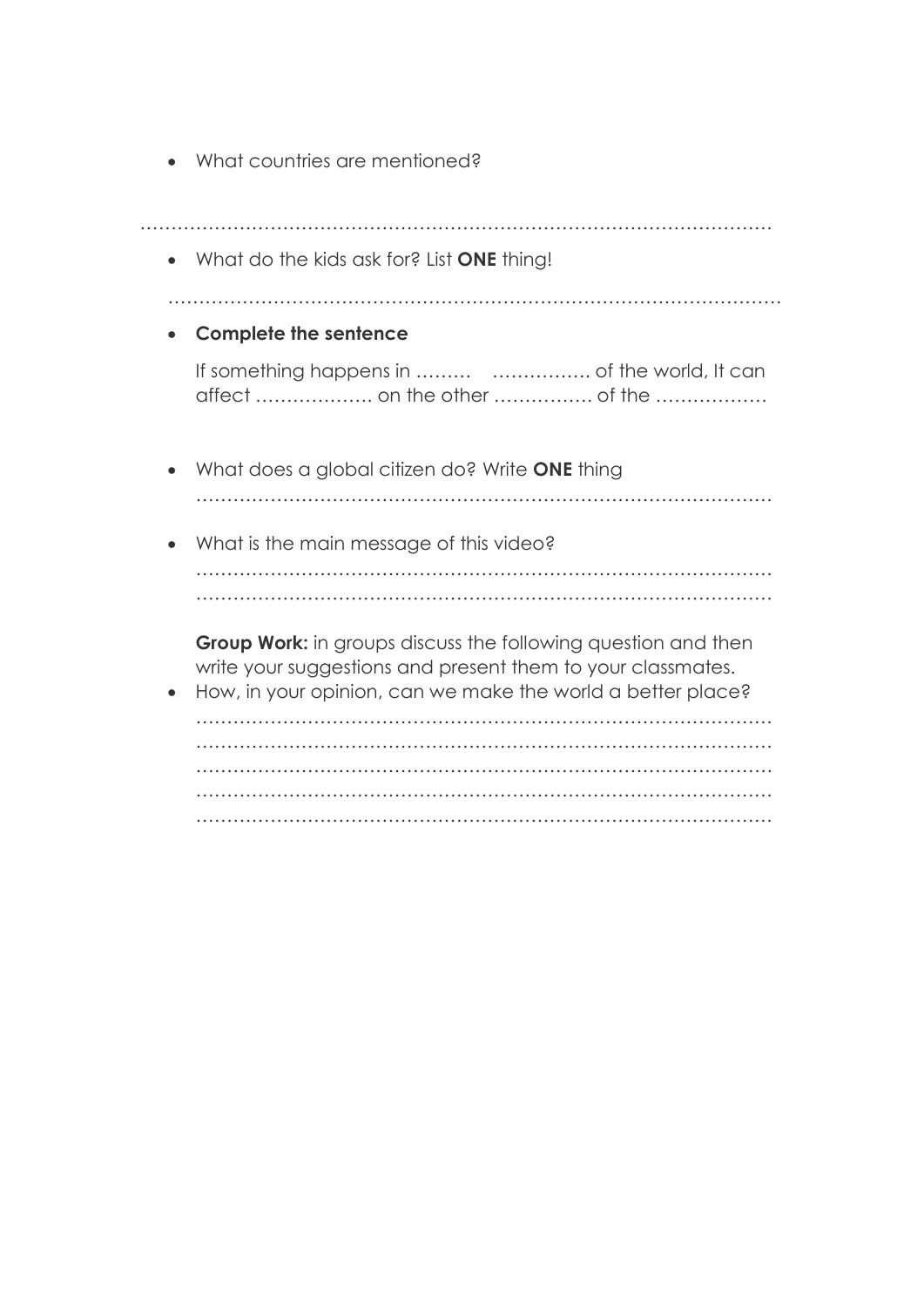**1.3 The colors of the Druze Star symbolize a lot about the Druze beliefs.**

[The Druze Star](https://www.crwflags.com/fotw/images/s/sy-druz.gif)



- Red symbolizes the heart and love of humanity
- Green symbolizes the farmer and the life
- White symbolizes the purity and the air
- Yellow symbolizes the sun and the wheat
- Blue symbolizes the sky and the faith

Which of the five colors is your favorite? Explain!

How do the colors of the star relate to Global Citizenship?

\_\_\_\_\_\_\_\_\_\_\_\_\_\_\_\_\_\_\_\_\_\_\_\_\_\_\_\_\_\_\_\_\_\_\_\_\_\_\_\_\_\_\_\_\_\_\_\_\_\_\_\_\_\_\_\_\_\_\_\_\_\_\_\_\_\_\_\_\_  $\_$  , and the set of the set of the set of the set of the set of the set of the set of the set of the set of the set of the set of the set of the set of the set of the set of the set of the set of the set of the set of th  $\_$  , and the set of the set of the set of the set of the set of the set of the set of the set of the set of the set of the set of the set of the set of the set of the set of the set of the set of the set of the set of th  $\_$  , and the set of the set of the set of the set of the set of the set of the set of the set of the set of the set of the set of the set of the set of the set of the set of the set of the set of the set of the set of th

 $\_$  , and the set of the set of the set of the set of the set of the set of the set of the set of the set of the set of the set of the set of the set of the set of the set of the set of the set of the set of the set of th  $\_$  , and the set of the set of the set of the set of the set of the set of the set of the set of the set of the set of the set of the set of the set of the set of the set of the set of the set of the set of the set of th  $\_$  , and the set of the set of the set of the set of the set of the set of the set of the set of the set of the set of the set of the set of the set of the set of the set of the set of the set of the set of the set of th  $\_$  , and the set of the set of the set of the set of the set of the set of the set of the set of the set of the set of the set of the set of the set of the set of the set of the set of the set of the set of the set of th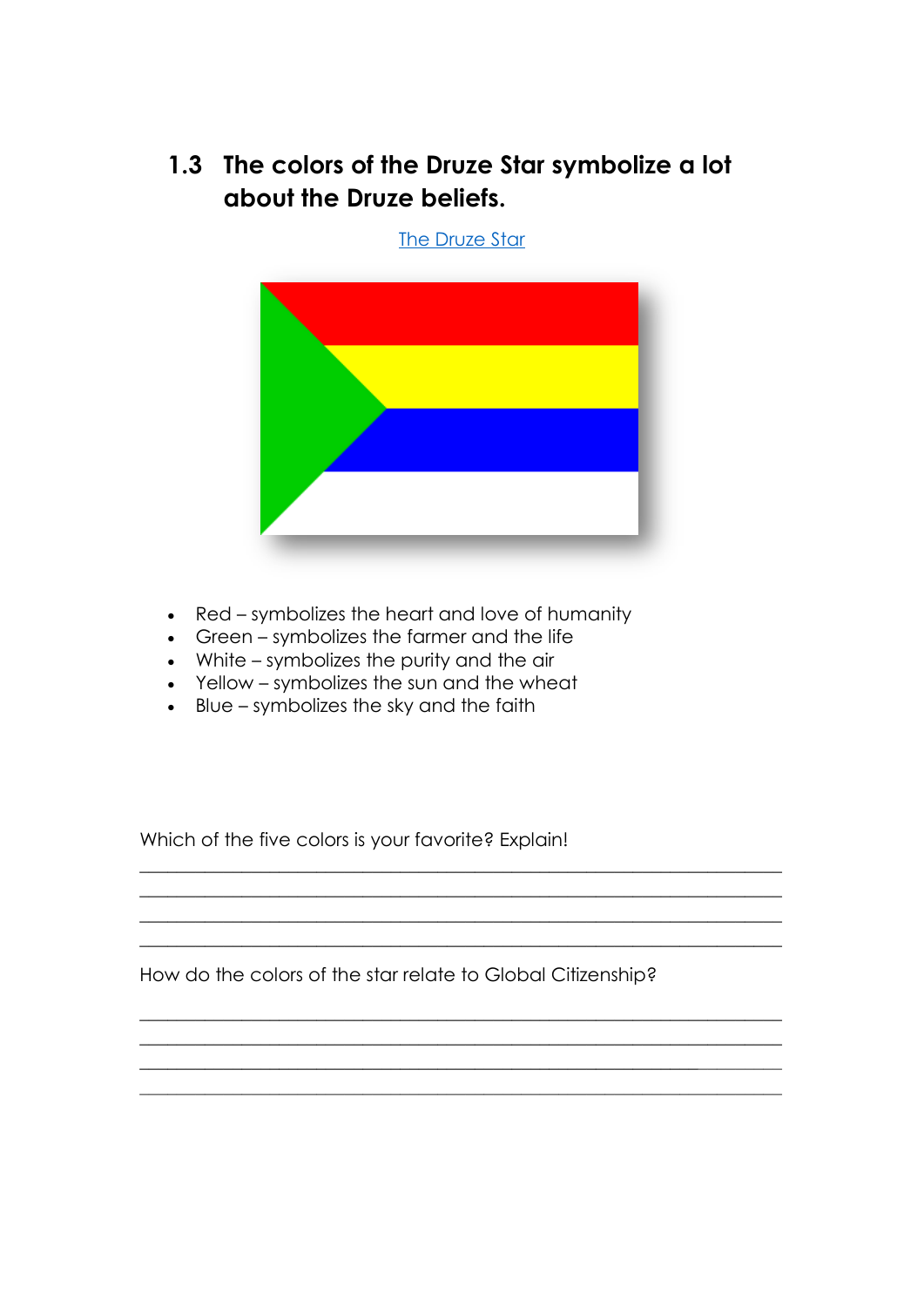# **1.4 Writing**

\* Write about someone in your life who you feel is a good citizen. What qualities does this person have that make you see him or her that way? Which of those qualities do you have?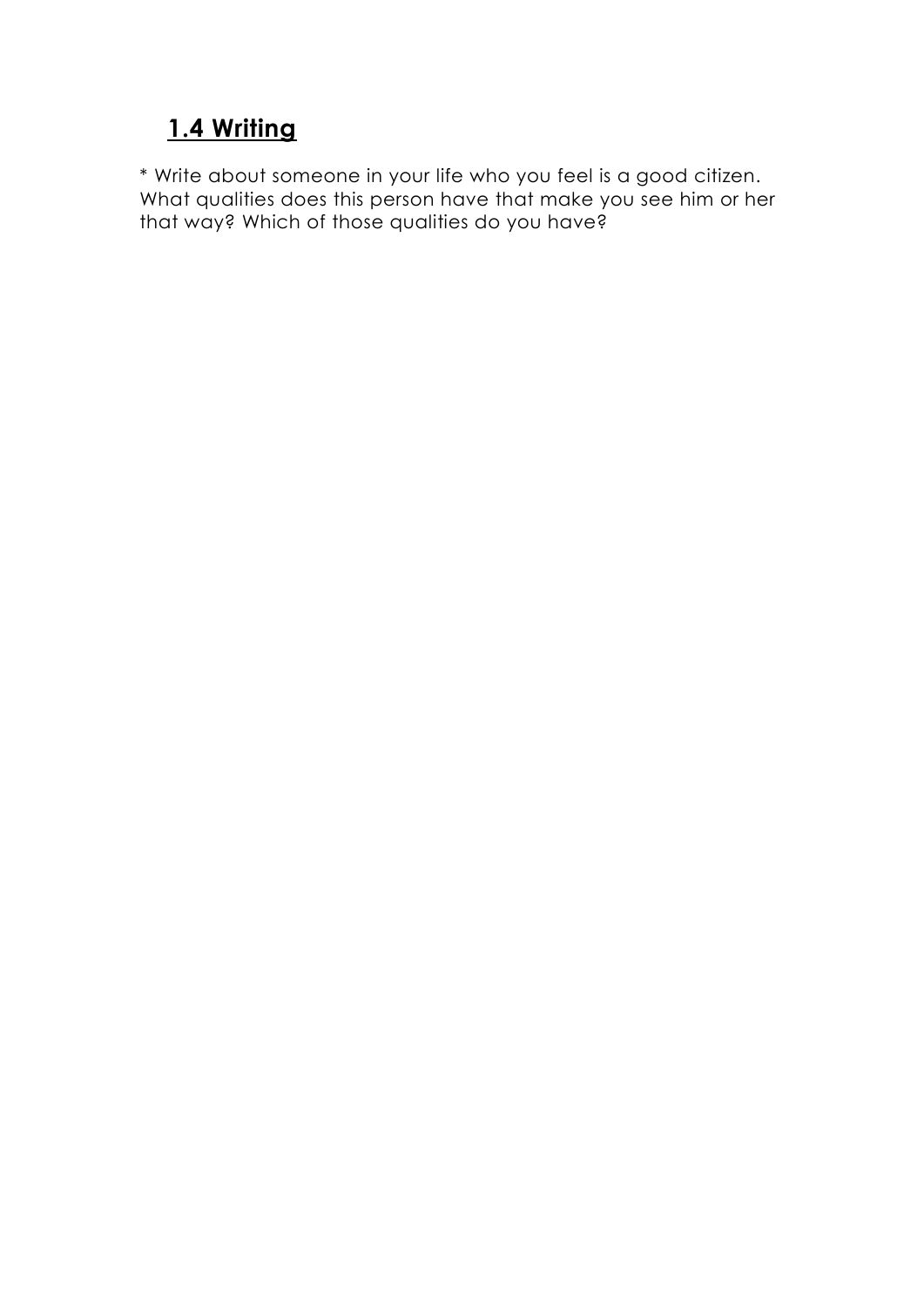### **Part 2: Literature**

#### **Carrier Bags**

Plastic carrier bags that we use to bring home our shopping take centuries to decompose when thrown away. It is estimated that between 500 billion and 1 trillion plastic bags are used each year worldwide.



Plastic bags float easily in air and water and can travel fong distances. Plastic litter causes many thousands of marine mammals

and seabirds to die each year. Some cities have banned plastic bags to help protect the environment.

The Blackwell family buy their shopping once a week. They fill 12 plastic bags with their weekly shop.

#### **Ouestions**

- 1) How many plastic bags do they use after 10 weeks? \_\_\_\_\_\_\_\_\_\_\_\_\_\_\_\_\_\_\_\_\_\_\_\_\_\_\_
- 2) How many plastic bags do they use after 1 year?
- 3) How many plastic bags do they use after 10 years? \_\_\_\_\_\_\_\_\_\_\_\_\_\_\_\_\_\_\_
- 4) I low long do plastic bags take to decompose?
- 5) How could the Blackwell family cut down on the amount of plastic bags they use?
- 6) How many carrier bags would be used if 200 families used bags like the Blackwell family in a year? The contract of the contract of
- 7) Why have some cities banned plastic bags?
- 8) How many plastic bags are used each year worldwide?

Primary Leap Ltd. 2017

www.primaryleap.co.uk - Primary Resources

**[https://busyteacher.org/24871-improving-the-environment-carrier](https://busyteacher.org/24871-improving-the-environment-carrier-bags.html)[bags.html](https://busyteacher.org/24871-improving-the-environment-carrier-bags.html)**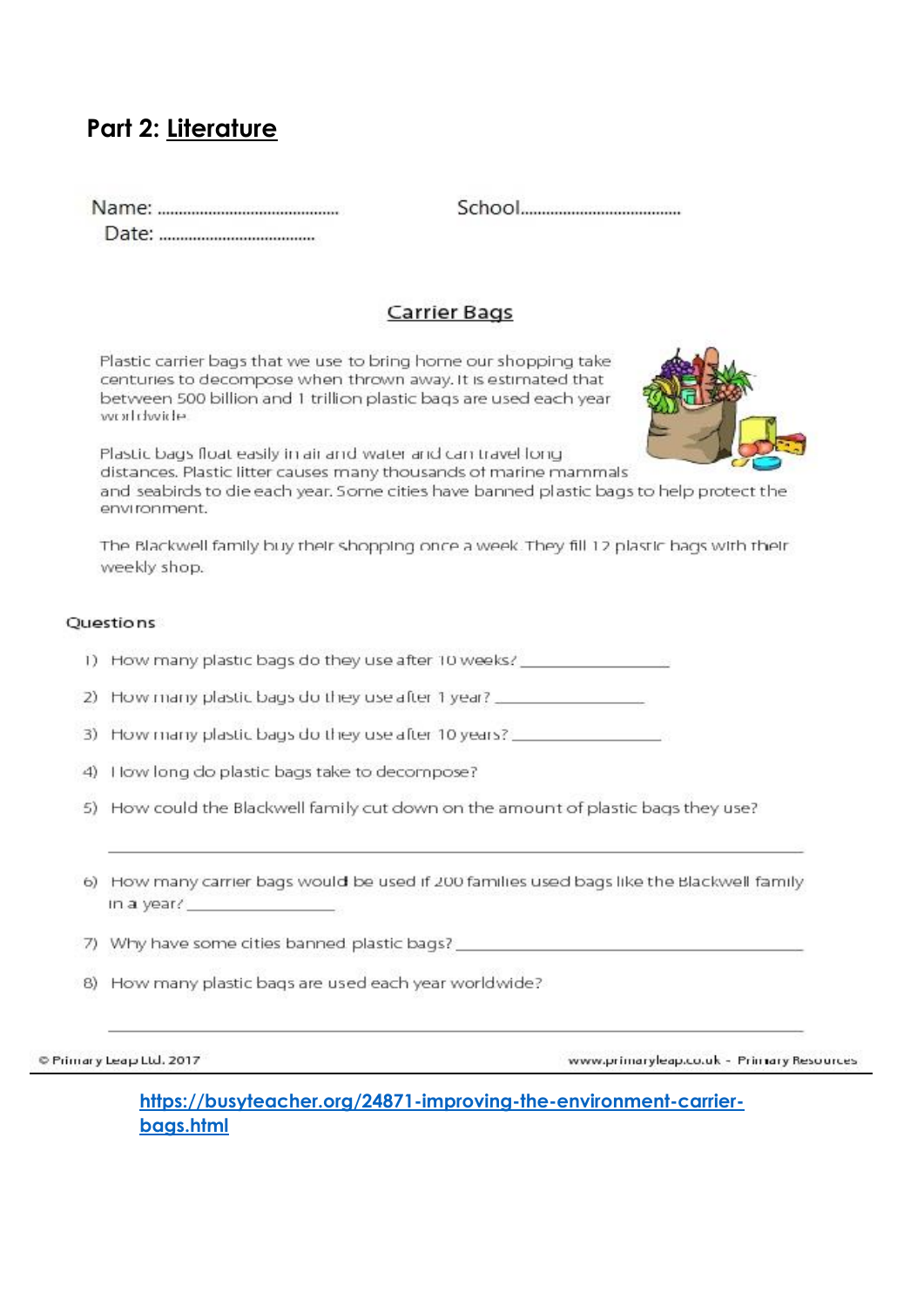### **2.2 Good Deeds for the Day By T. S. Hettinger**

Sarah listened as Mom talked on the phone. She was telling Dad how Sister Evans' car had a flat tire, so Mom had given her, her baby, and her groceries a ride home. Sarah heard Mom say, "I did my good deed for the day."

Sarah was puzzled. She wandered into the family room where her big brother, Christopher, was busy folding the laundry. "What's a good deed?" she asked.

"A good deed is something helpful that you do for someone," Christopher explained. "For example, if you helped me put away these clothes, you would be doing a good deed."

"OK, I'll help," Sarah said. She scooped up a stack of towels and hurried to the bathroom to put them away. Before long, the job was done.

"Thank you, Sarah," Christopher said.

Sarah smiled. "You're welcome," she said. "I guess I did my good deed for the day." She went to tell Mom what she had done. On the way, she saw her baby brother, Adam. He was standing in front of Dad's big easy chair, looking very unhappy. His ball was on the chair, just out of his reach.

"Oh, Adam," Sarah exclaimed, "I'll help you!" She ran to the chair, grabbed the ball, and handed it to Adam. He smiled, threw the ball, and toddled off after it.

"Now I've done two good deeds," Sarah said to herself as she continued to search for Mom. She found her in the kitchen, fixing dinner. "May I set the table?" Sarah asked.

"Of course you may," Mom answered. "I'm always happy to have you as my helper."

"I'm doing good deeds today," Sarah announced as she set the table. "I helped Christopher, then I helped Adam, and now I'm helping you." She paused, then asked, "What's a good deed that I can do for Dad?"

"When he gets home from work, you can give him a hug and tell him that you love him," Mom suggested.

Sarah laughed. "I always do that," she said. "That's not a good deed."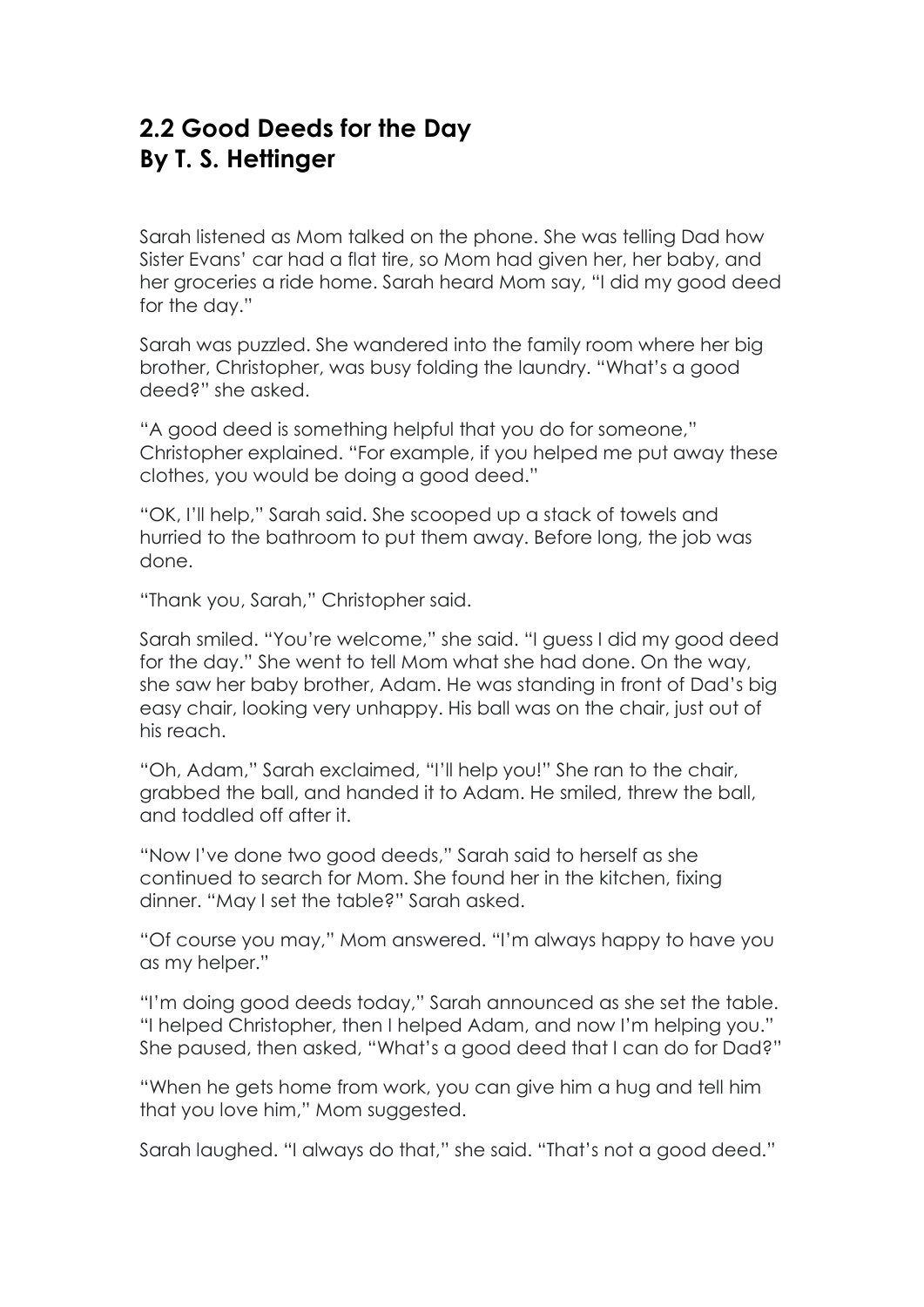"It *is* a good deed," Mom said. "Your dad looks forward to your hug and 'I love you' all day long."

Just then they heard Dad opening the garage door. "Here I go!" Sarah said. She ran to Dad and jumped into his arms. "I love you, Dad!" she declared, giving him a great big hug.

"And I love you, Sarah," he said, carrying her into the kitchen. "Tell me what you did today."

Sarah beamed. "I did lots of good deeds."

"Good for you!" Dad set Sarah down and gave Mom a kiss. "I called Sister Evans and told her that I would change her tire right after dinner."

"That will be your good deed for the day, Dad!" Sarah declared. "It's a good thing Sister Evans had a flat tire today or we wouldn't have been able to do so many good deeds!"

 $\_$  , and the set of the set of the set of the set of the set of the set of the set of the set of the set of the set of the set of the set of the set of the set of the set of the set of the set of the set of the set of th  $\_$  , and the set of the set of the set of the set of the set of the set of the set of the set of the set of the set of the set of the set of the set of the set of the set of the set of the set of the set of the set of th  $\_$  , and the set of the set of the set of the set of the set of the set of the set of the set of the set of the set of the set of the set of the set of the set of the set of the set of the set of the set of the set of th

#### **Questions**

#### **1-What do you think a "good deed**" is?

#### **2-What good deed did each one do?**

| Mom         |  |
|-------------|--|
| Sarah       |  |
| Dad         |  |
| Christopher |  |

#### **3- Answer true/ false**

- Christopher explained what is a "Good Deed" to Sarah ……….
- Sarah refused to help Christopher …………
- First, Sarah helped Christopher. Then she helped mom set the table, and at last she helped Adam get the ball ………..
- Sarah gives her father a hug every week ………….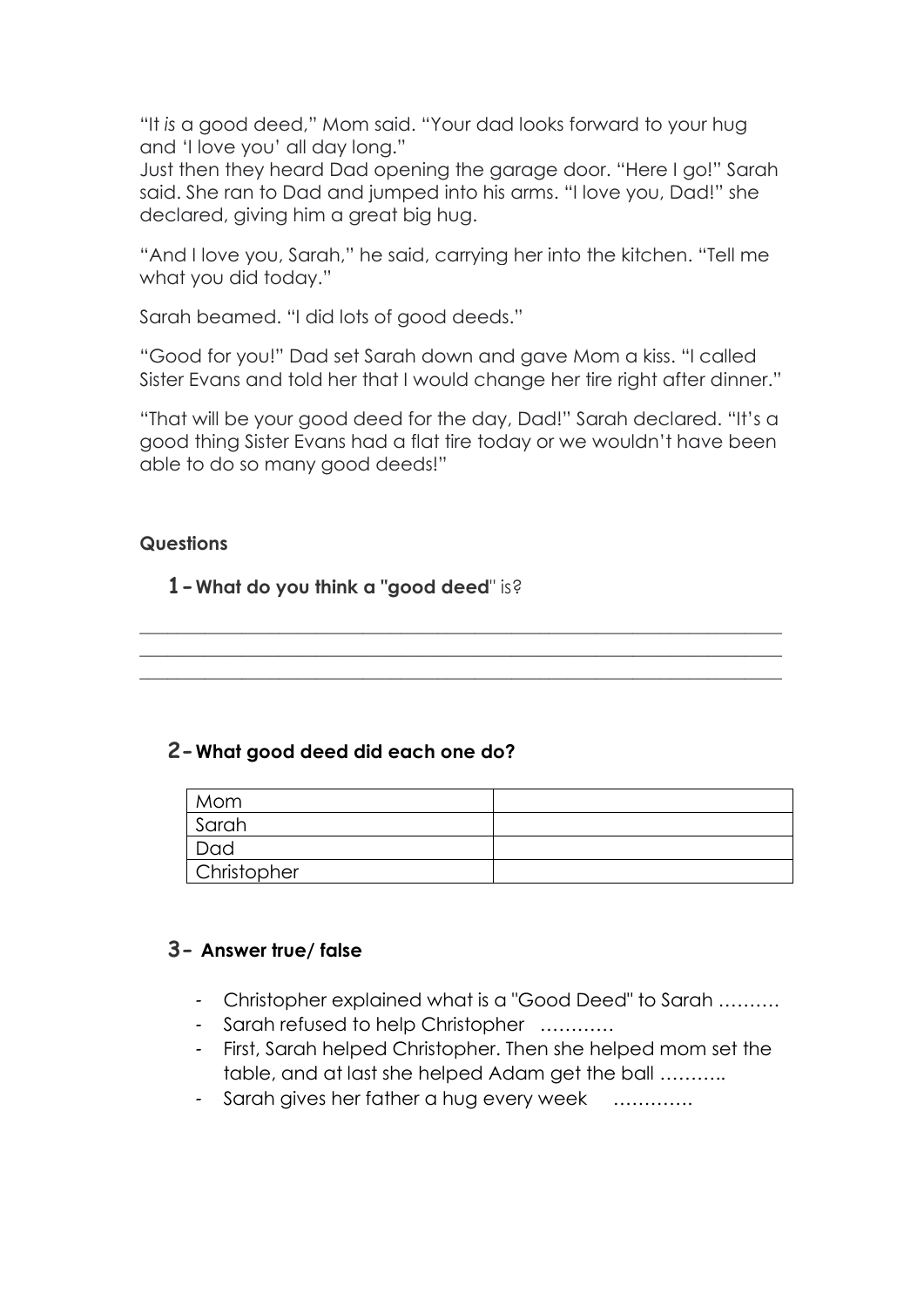4- What "good deed" did you do recently?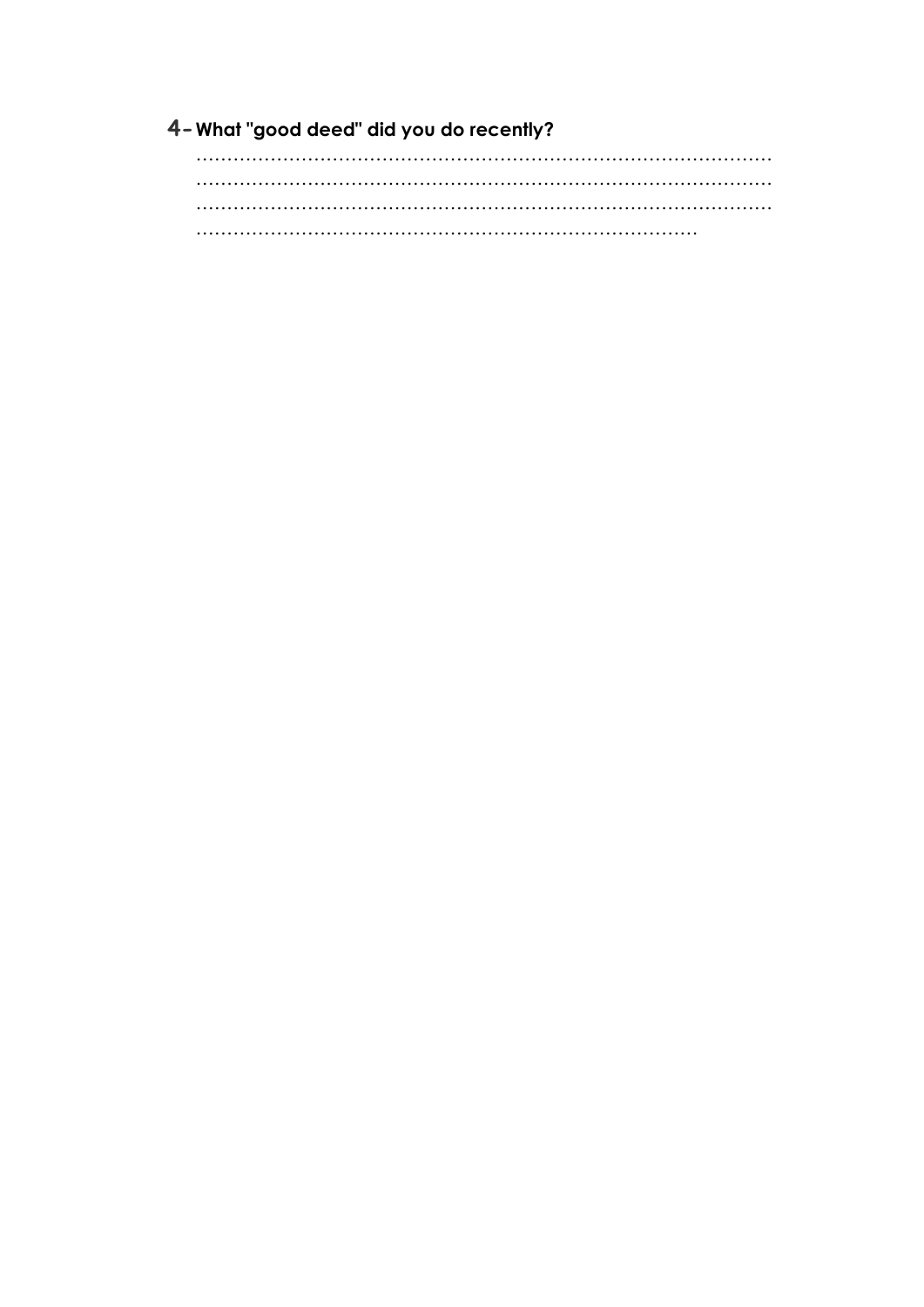### **Part 3: Listening**

**3.1Listen to [following conversation](http://meyda.education.gov.il/files/Rama/english_2016/class%205/5th%20grade%20task%202%20ARAB%20final.mp3) and answer the questions that follow**  (Meitzav test, 5<sup>th</sup> grade, 2016)

#### *Questions*

- 1. In "Kids Talk" pupils in Israel.
	- $\Box$  teach other pupils
	- $h \Box$  talk to teachers
	- $c \Box$  learn English
	- $d \Box$  visit America
- **2.** Amira is a pupil in \_\_\_\_\_\_\_\_\_\_\_\_ and Lucy is a pupil in \_\_\_\_\_\_\_\_\_\_. a. (Israel / America) b. (Israel / America)
- **3.** Where does Lucy find her dog?
- **4.** Tick  $(v')$  the **two** correct aswers.

Why do children in **America** join this project?

- to talk to Amira
- \_ to learn about Israel
- \_ to be school teachers
- \_ to learn English
- \_ to make new friends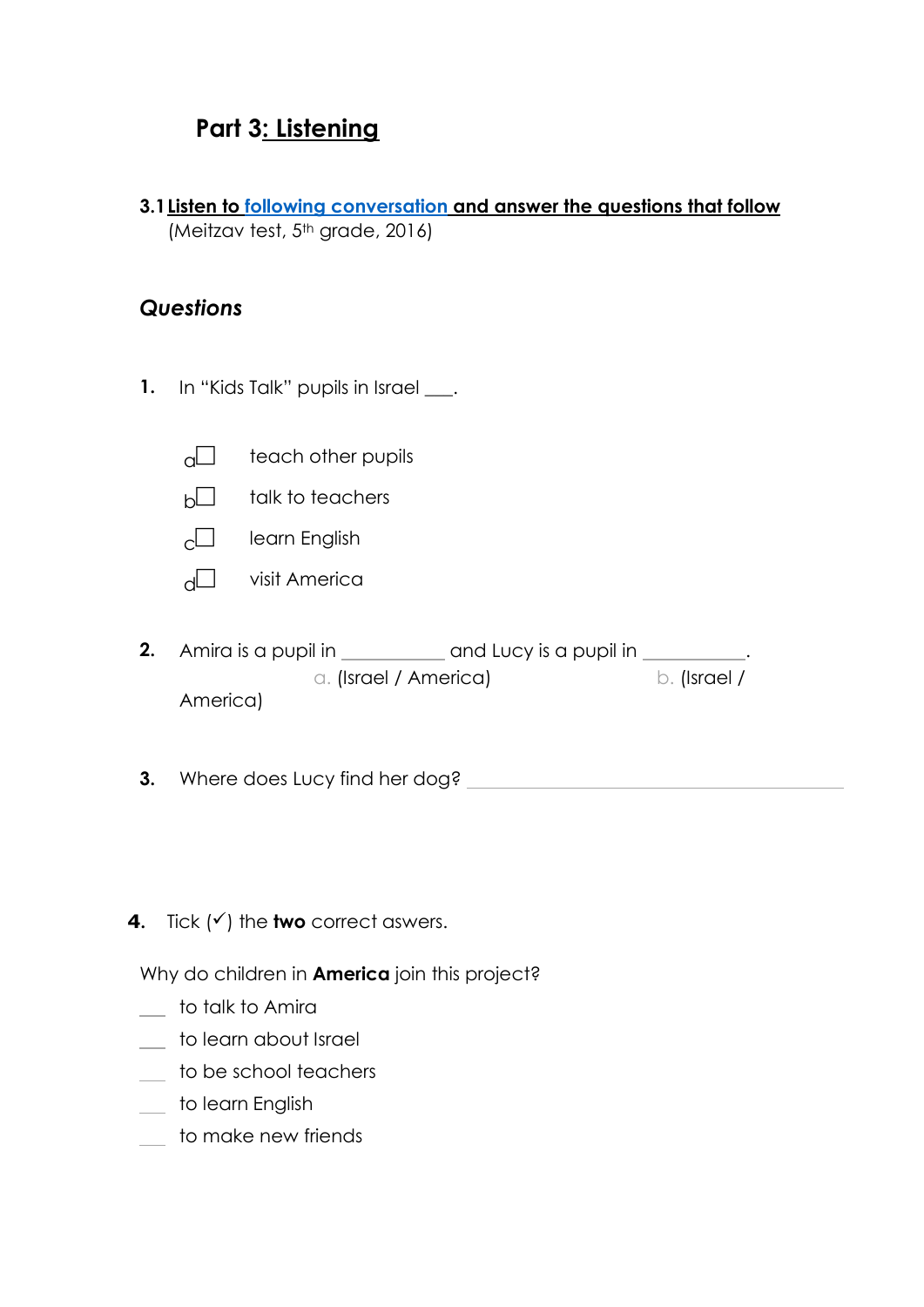**5.** Tick  $(\check{v})$  **Yes** or **No**.

|           |                                               | Yes |  |
|-----------|-----------------------------------------------|-----|--|
| $\alpha$  | Amira and Lucy are pupils in the same school. |     |  |
| b         | Amira and Lucy are ten years old.             |     |  |
| $\subset$ | Amira and Lucy are good friends.              |     |  |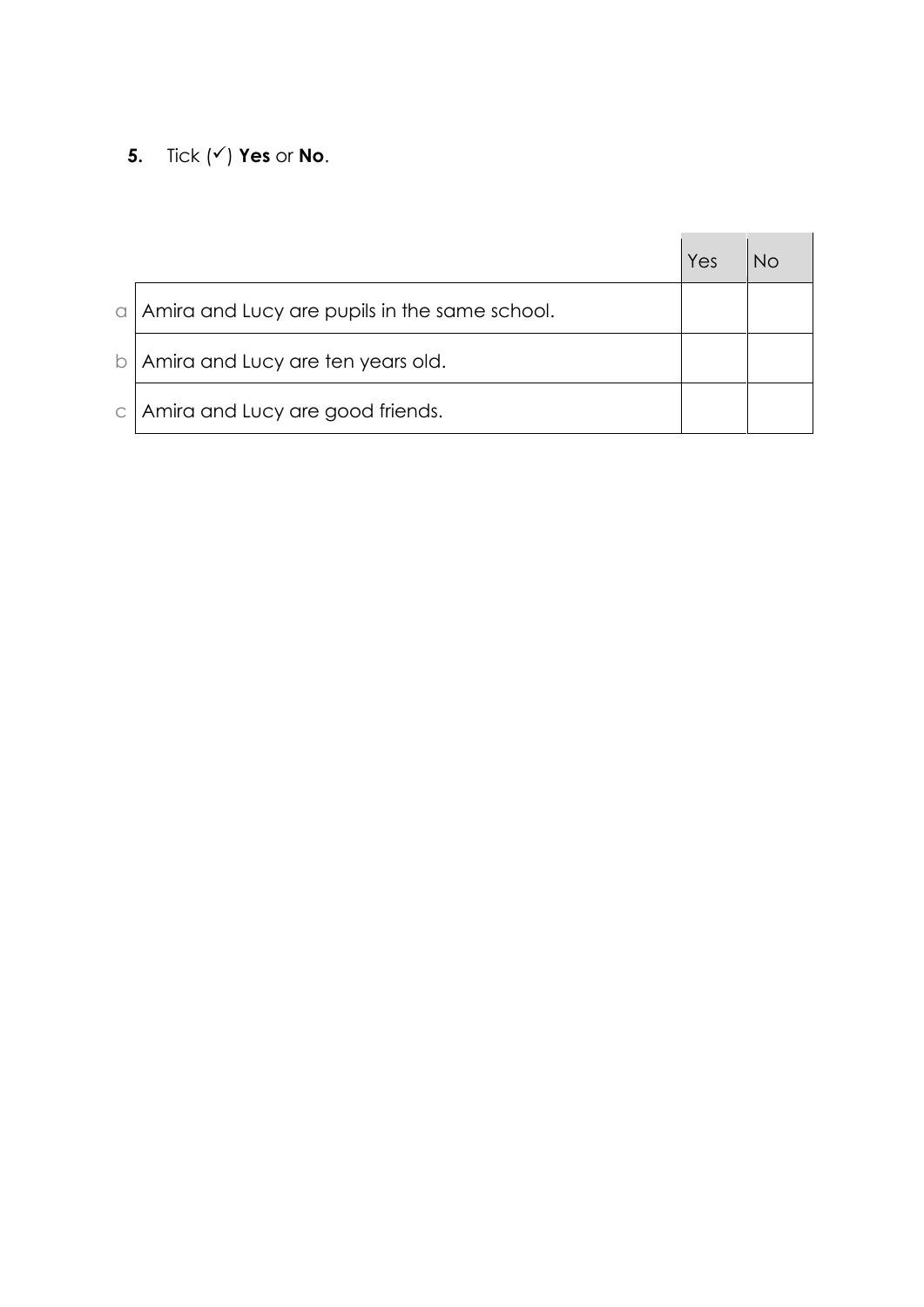### **Part 4: Writing and speaking activities**

- 4.1 Watch the following [video](https://www.youtube.com/watch?v=KuKzq9EDt-0).
	- a- Introduce the vocabulary related to Global Citizenship on the board. (Some activities can be done with these words)
	- b- How can Global citizenship Education be delivered? List 3 ways!
		- 1-  $2 -$
		- 3-
	- c- What does Global Citizenship mean to you? (written or oral answers) ……………………………………………………………………………… ……………………………

#### 4.2 **Let's sing**

Listen to the song ["Be Kind"](https://www.youtube.com/watch?v=1yLg1nPua0k) with lyrics. Ask the pupils to read the lyrics, sing and dance!!!!

#### **4.3 WRITING ASSIGNMENTS (Extra)**

- 1. Research a person or group of people that are working for the common good and making the world a better place. Describe what they are doing and how they are making a difference.
- 2. Come up with a list of some things you might do in the next year that would demonstrate good citizenship. Pick one and describe the steps you would take to carry it out.
- 3. Think of some kind of volunteer work you might like to do. Describe it and tell why you think you would like it. If you have done volunteer work in the past, describe what it was like and what you got out of it.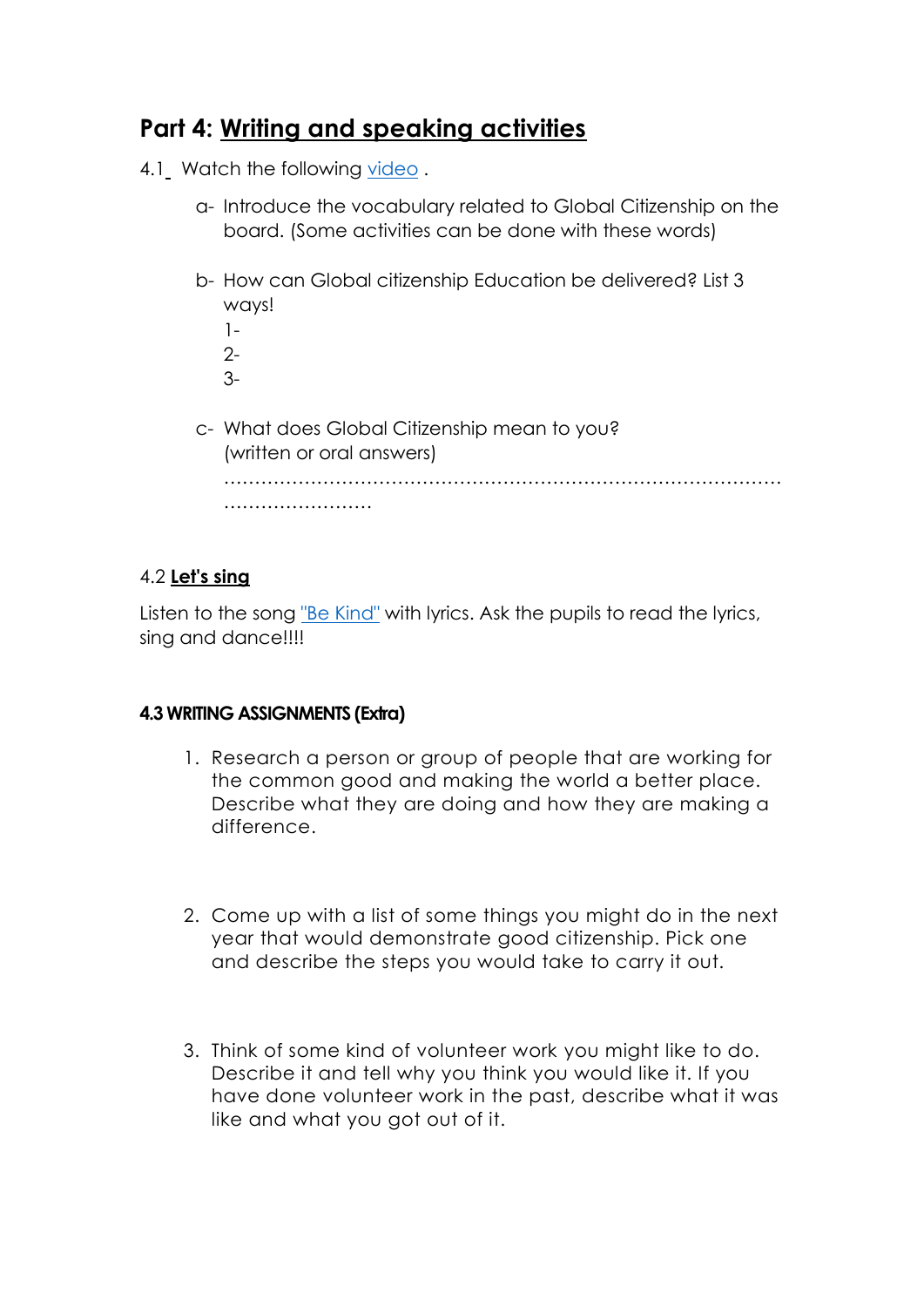4. Write a story about a young person who came up with a way to make the world a better place.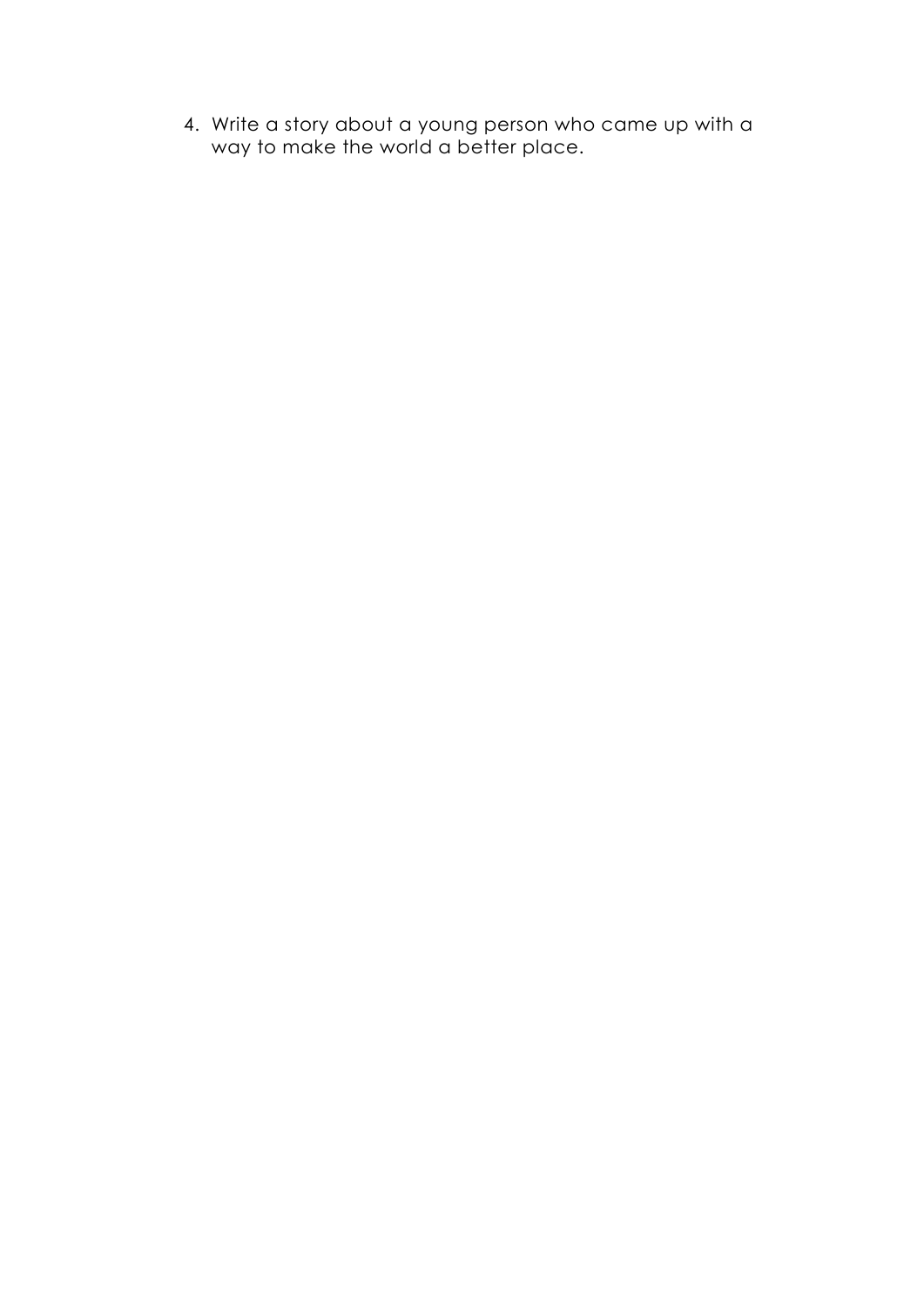# **Part 5: Games and other activities**

#### *Are You a Good Citizen?*

*(Take this self-evaluation and decide for yourself.)*

| <b>True</b>                                    | <b>False</b> |                                                                                 |
|------------------------------------------------|--------------|---------------------------------------------------------------------------------|
| О                                              | Ο            | I do my part for the common good.                                               |
|                                                |              |                                                                                 |
|                                                | □            | I do my share to make my school, my community, and the<br>world a better place. |
|                                                |              |                                                                                 |
| П                                              | О            | I take responsibility for what goes on around me.                               |
|                                                |              |                                                                                 |
| □                                              | □            | I participate in community service.                                             |
|                                                |              |                                                                                 |
| П                                              | О            | I do what I can to take care of the environment.                                |
|                                                |              |                                                                                 |
| П                                              | О            | I obey the law.                                                                 |
|                                                |              |                                                                                 |
| I think I am/am not a good citizen because: __ |              |                                                                                 |